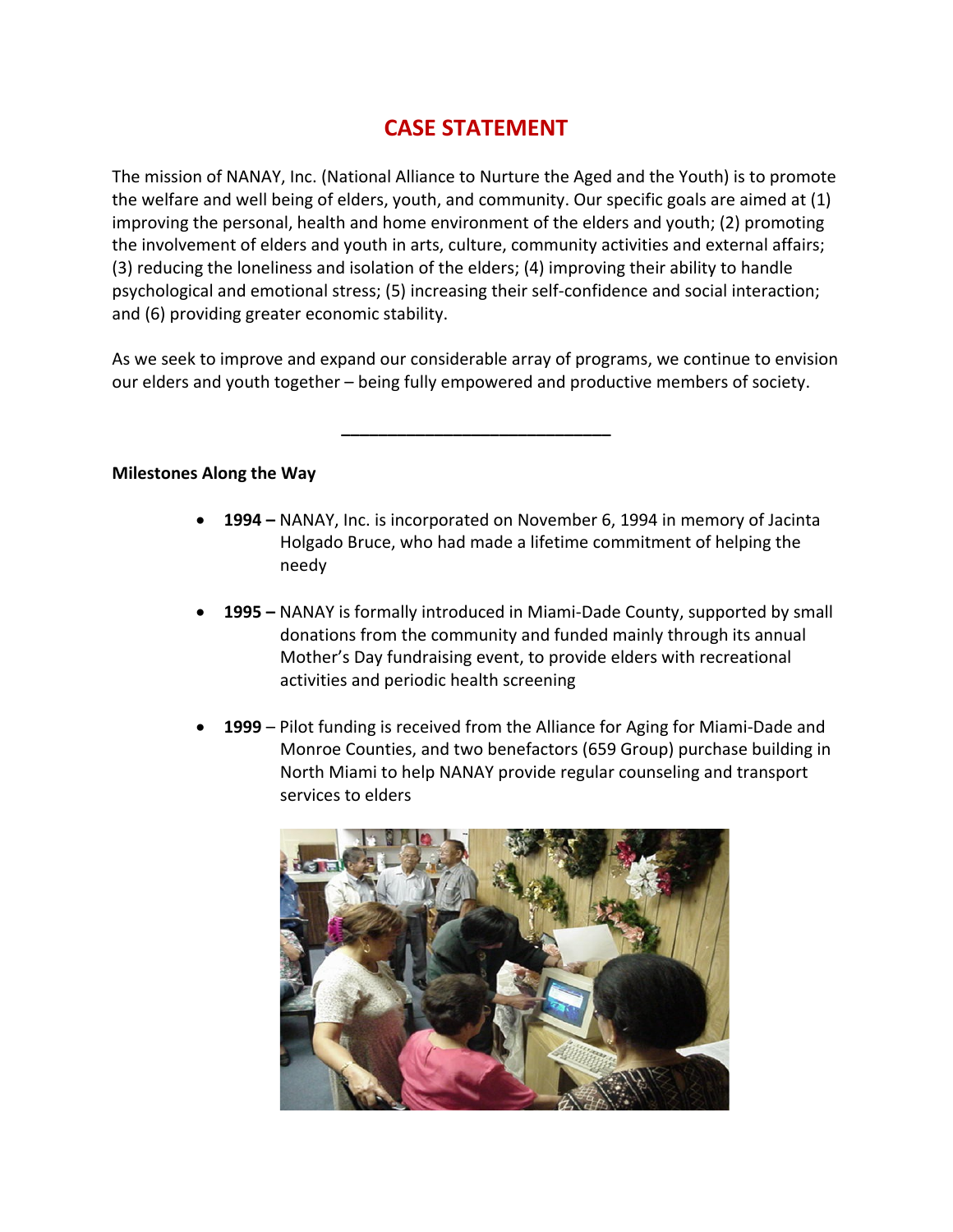- **2000** NANAY receives transitional funding from Miami Dade Alliance for Human Services, to provide living assistance, specialized transport, community workshops and an intergenerational program that combines youth mentorship with volunteer service to elders. The website [\(http://www.nanay.com\)](http://www.nanay.com/) is launched, and the NANAY Community Center is designated as an official *Census 2000 Informational and Recruitment Center*, and as an official site for the "Get Out The Vote" and Voter Education Seminars. NANAY's services are featured in Eyewitness News in October 2000, and replicated in Little Rock, Arkansas in December.
- **2001** 659 Group transfers ownership of the Community Center Building to NANAY, and services are expanded to include health promotion program, family caregiver support, computer classes, migrant and refugee assistance. With additional funding from Dade Community Foundation, NANAY forms the Asian Pacific American Community Partnership and expands its partnership with local, county, regional and national organizations. NANAY is adopted as a model organization and its services are replicated in San Francisco-Bay Area.
- **2002** President-appointed commissioners for the White House Initiative on Asian Americans and Pacific Islanders visit the NANAY Center in North Miami. NANAY opens Satellite Center in South Miami, and NANAY's service model is replicated in Southfield, Michigan. NANAY purchases a 25-seater bus with funding from Florida Department of Transportation.